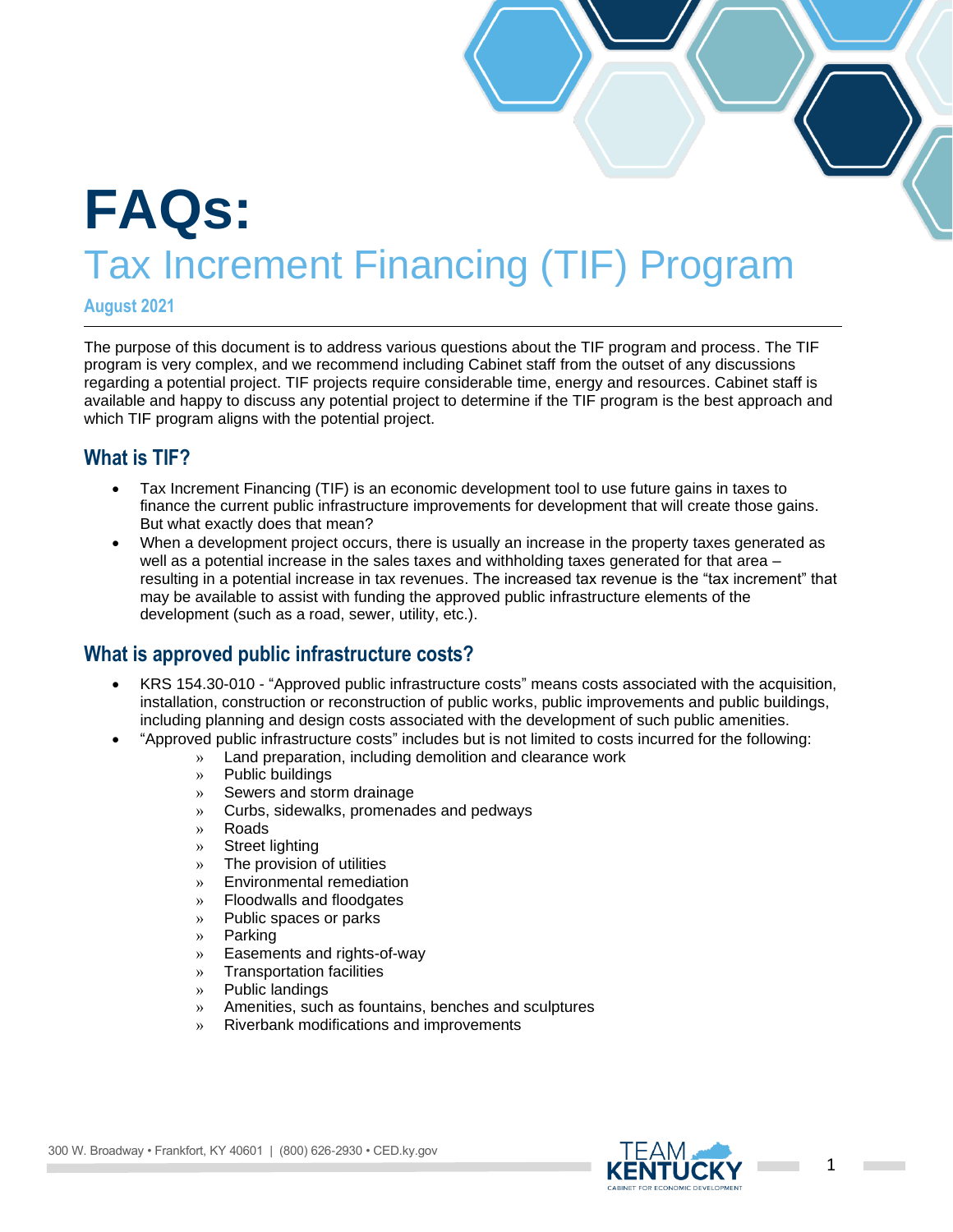# **Is a parking garage considered "approved public infrastructure costs?"**

- If allspaces in the garage are available for use by the public and not reserved, then 100% of the costs of the parking garage may be considered eligible approved public infrastructure costs.
- If the parking garage includes reserved spaces, such as for an office building or hotel, then the percentage of the parking spaces NOT reserved may be applied to the cost of the parking garage to determine potential eligible approved public infrastructure costs.

# **Have there ever been project costs considered public infrastructure improvements by an applicant that were not deemed approved public infrastructure costs under the TIF program?**

- Yes, the following do not qualify as approved public infrastructure costs:
	- » Community centers
	- » Non-public buildings
	- » Solar farms
	- » Utility upgrades, such as installations of generators, telephone lines, etc., to private office buildings
	- » Storm shelters not available for use by the public
	- » Stadium where admission is charged
	- » Buildings/improvements to private colleges/universities
	- Public buildings should be open and available for public access.

## **If a project is interested in establishing a TIF, where does it need to start?**

• All TIF projects begin at the local government level. Local government must approve a development area and is usually the applicant for the State TIF program.

## **What is a Development Area?**

- The Development Area is set and established by the local government entity in accordance with KRS 65.7049, 65.7051 and 65.7053 to encourage investment and reinvestment in and development, use and reuse of areas of the city or county.
- If local participation is pledged to a local TIF project, the participation is pledged from activities occurring within the development area.

# **What is a Footprint?**

- KRS 154.30-010 "Footprint" means the actual perimeter of a discrete, identified project within a development area. The footprint shall not include any portion of a development area outside the area for which actual capital investments are made and must be contiguous.
- If a state TIF project occurs, the state increment pledged to the project is from new taxes generated within the footprint.
- The local government will request the proposed footprint, but the footprint is set and finalized by the state. The state's footprint will include full parcel boundaries and will exclude any partial parcel boundaries.
- The state's footprint will include full parcel boundaries and will exclude any partial parcel boundaries.
- The development area can be the same size or bigger than the proposed footprint. However, the footprint is never larger than the established development area.



**College**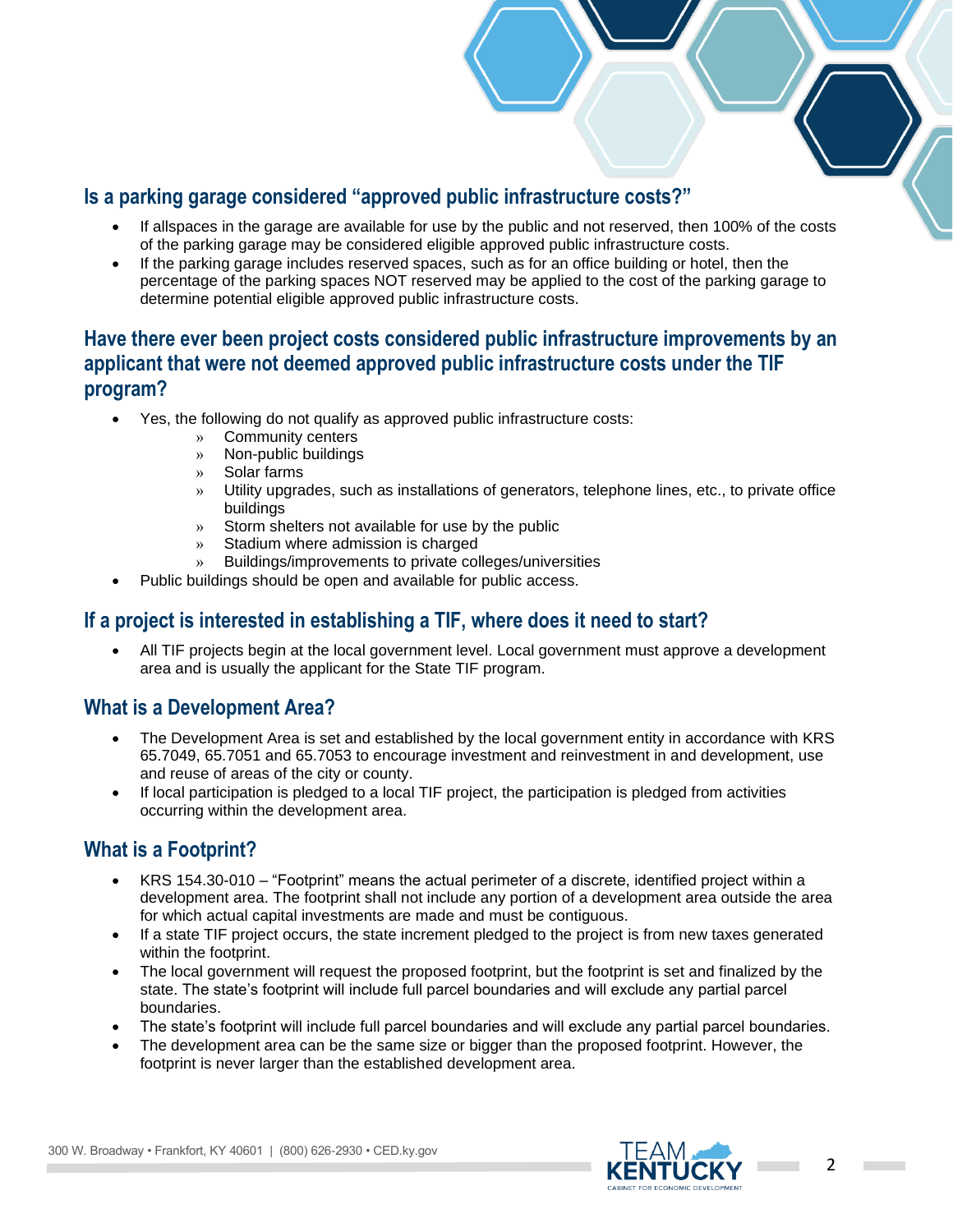# **Are all local TIFs eventually approved as State TIFs?**

• No, not all local TIFs qualify as a State TIF and/or submit a request for approval of a State TIF.

# **Do you have to have a local TIF to apply for a State TIF?**

• Yes, all State TIF projects must first have a local TIF established.

## **What are the three State TIF programs?**

- Real Property Ad Valorem Tax Revenues
- Mixed-Use Redevelopment in Blighted Urban Areas
- Signature Project

## **Who is the applicant for the State TIF?**

• The local government agency is the applicant and submits a State TIF application to the Cabinet for Economic Development.

## **What are the potential fees associated with a TIF project?**

- Application Fee  $= $1,000$ , due with application
- Legal Fees (drafting legal documents) for BOTH preliminary approval and final approval
- Consultant Fee fee for the independent consultant report, due prior to engaging independent consultant (funds are placed in escrow until report is complete)
- Administrative Fee = Incentive Amount x .0025 (maximum of \$50,000), due prior to presenting project for final approval

## **How do I access/receive the State TIF application?**

• Contact the Cabinet to discuss the project to determine if the State TIF program is the best fit. Further conversations and meetings may also occur to fully understand the potential magnitude of the project. Cabinet staff will provide the latest version of the application if the TIF program is identified as a method of assistance for the project.

## **What steps are required prior to preliminary approval occurring?**

- Introductory meeting with Cabinet staff, applicant and other appropriate parties to discuss the project and the Cabinet's understanding of the application/project. Additional meetings/calls may occur to confirm the Cabinet's understanding of the project.
- Cabinet staff reviews TIF application for completeness and evaluates whether, based solely on information submitted by the applicant, the project is likely to meet the minimum requirements for the program. Cabinet staff also determine if all of the information and supporting documentation has been provided and is consistent.
- Application fee of \$1,000 must be paid.
- Memorandum of Agreement is drafted by Cabinet legal counsel and must be signed prior to presenting the preliminary approval request to KEDFA.

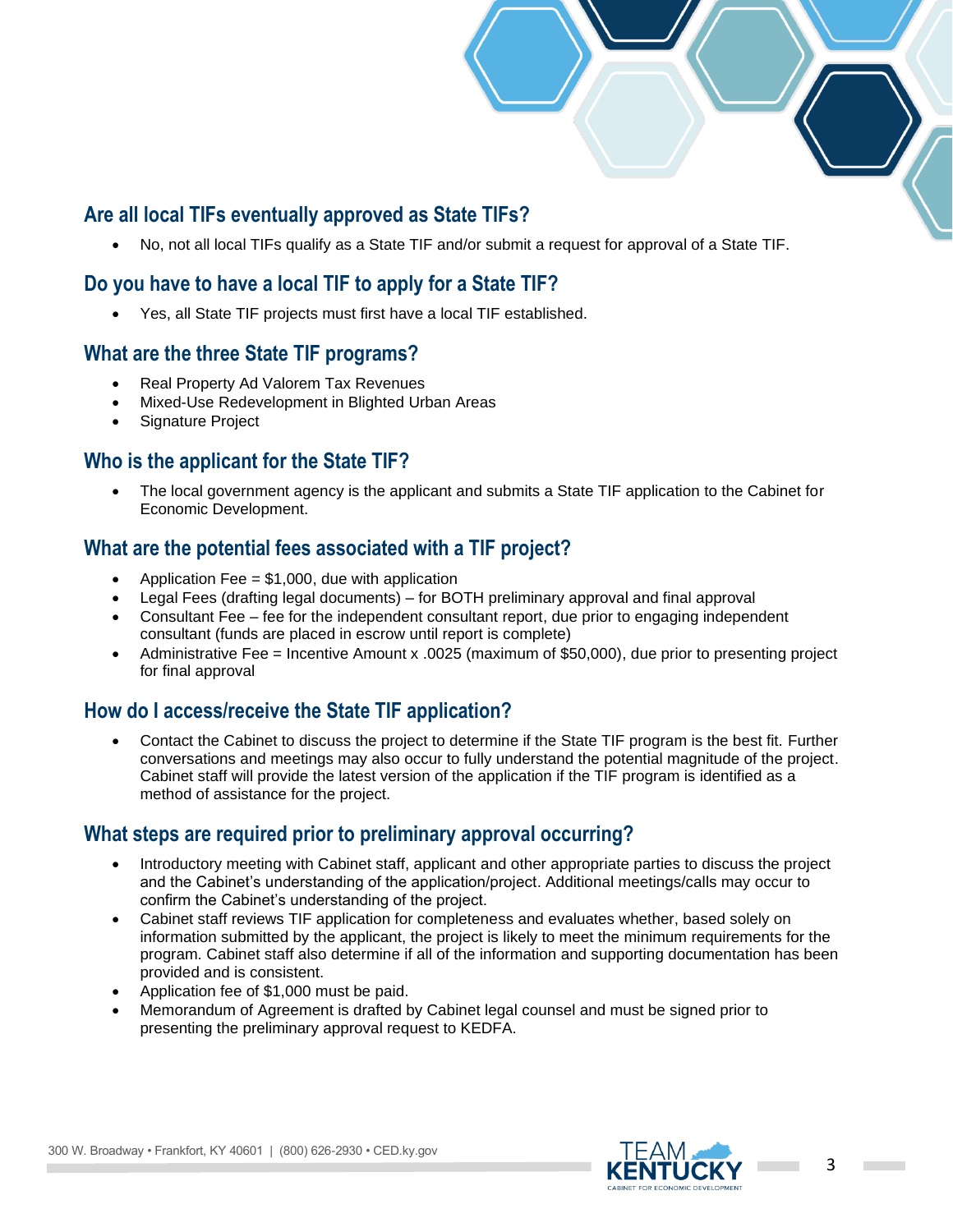## **May I spend any funds prior to preliminary approval?**

- Any costs incurred prior to preliminary approval are not considered eligible for the program.
- Only costs incurred after preliminary approval are eligible for the TIF program.

# **When will I know how much the state is willing to pledge for my TIF project?**

- The Cabinet will determine its recommendation of pledged taxes, pledged percentage and pledged approved increment and present its recommendation to KEDFA at final approval of the project.
- Per statute, the total negotiated tax increment is the lesser of the three following amounts:
	- o Approved public infrastructure costs
	- o Projected state tax incremental revenues
	- o Net new fiscal impact to the Commonwealth

# **Will projects locating in our TIF project be eligible for other incentive programs?**

- Once a tax has been pledged to a TIF project, the tax may not be pledged for another incentive program.
- KBI ELIGIBILITY IN TIF PROJECT: If the withholding tax is pledged to a TIF project, then the withholding tax of the KBI Program is not eligible to be pledged. This scenario comes up a lot with office buildings in a TIF project.
- There are multiple factors in determining eligibility of incentive programs. More information is needed to provide an accurate response.

#### **What happens after preliminary approval?**

- Cabinet staff will provide a fully executed copy of the Memorandum of Agreement to the applicant.
- The Cabinet has multiple consultants on contract to complete and prepare the required statutory analysis/report. Cabinet staff will work with the consultants to identify the firm to complete the work.
- Cabinet staff will provide an invoice to the applicant for the work to be performed by the independent consultant.
- The acknowledgement included on the invoice must be signed and returned by the applicant. Additionally, the funds must be paid to the Cabinet before any work may begin. The Cabinet places the funds in escrow and will remit them to the consultant after the work is completed.

## **What does the independent consultant report entail?**

- The consultant researches the TIF project and projections submitted by the applicant as well as market data, benchmark information, etc., related to the project. The consultant will determine if the project is feasible, if the project will result in a net positive impact for the Commonwealth and if the project will not occur if not for the granting of incremental revenues.
- A kickoff meeting with Cabinet staff, the independent consultant, applicant and other appropriate parties to discuss the project usually occurs at the project site location at the beginning of the process. A tentative calendar of events is drafted for the working group to help manage expectations.
- The independent consultant will request market studies, benchmark data, contracts/agreements in place, hotel flags identified, listing of interested vendors/occupants, visitor information, and other data/information to support the project.
- Telephone calls and emails will occur so the independent consultant is able to gain a thorough understanding of the project, its potential for the region/state and to address questions from the independent consultant.
- If the consultant's report reflects a net positive impact to the Commonwealth, the report is presented to KEDFA during closed session.

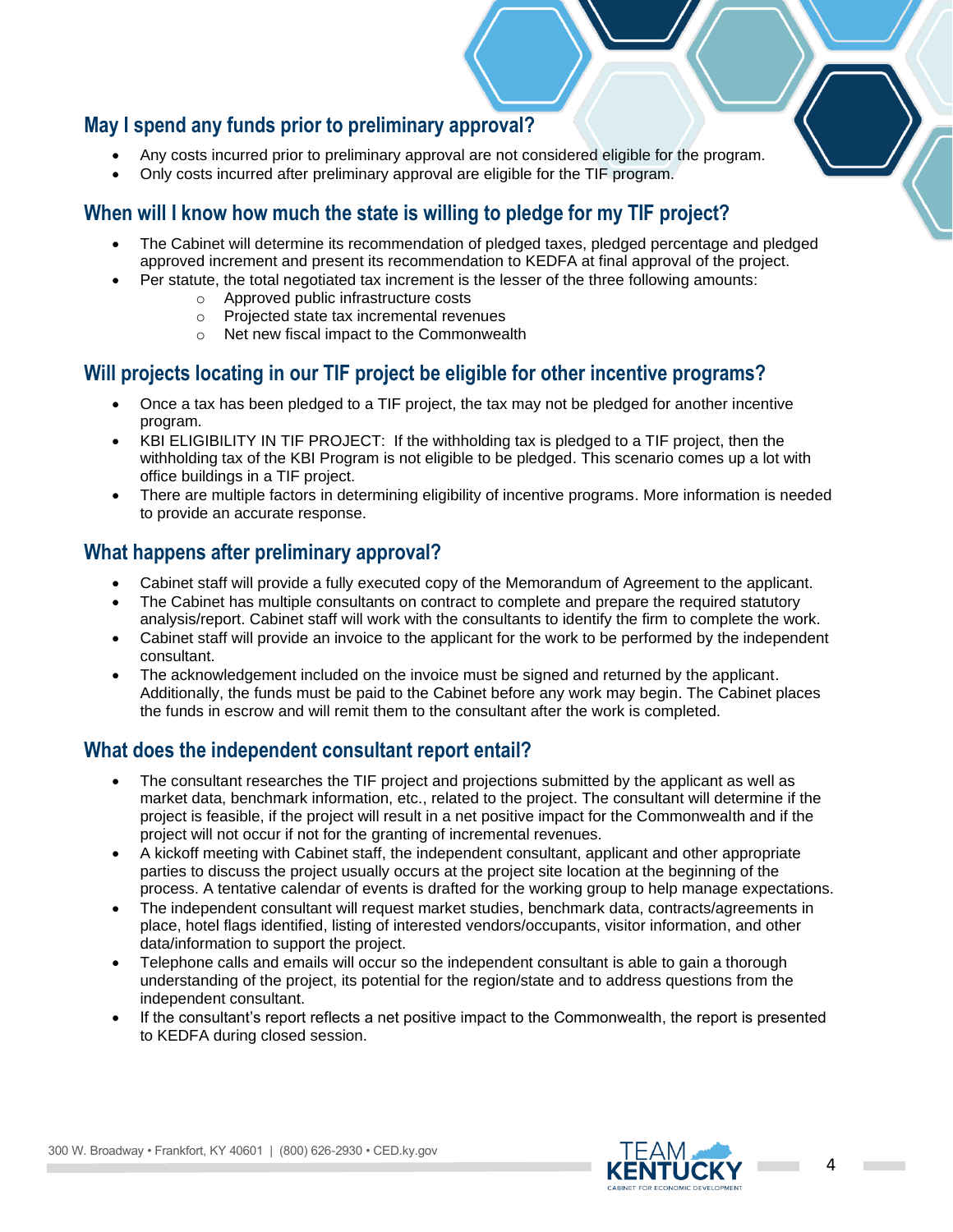#### **Is anyone else involved in the methodology and review of the independent consultant?**

- KRS 154.30-030 requires the independent consultant to consult with the Office of State Budget Director (OSBD) and the Finance and Administration Cabinet (FAC) in the development of the report.
- OSBD and FAC staff meet with the independent consultant after the kickoff meeting to discuss the project and methodology.
- The report is shared with OSBD and FAC staff for review prior to sharing with the applicant.
- Please note KRS 154.30-030 also require the state budget director and the FAC secretary to provide a certification of net positive impact to the Commonwealth regarding the project.

#### **What is the purpose of the consultant report?**

- KRS 154.30-030 requires the independent consultant report.
- State TIF projects that require an independent consultant report are reviewed by an independent consultant to determine the project's feasibility including, financing, appropriateness of the use of the State TIF program and whether the project represents a net positive impact (Net New) to the Commonwealth.

#### **What is Net New impact?**

- The calculation is:
	- » Estimated amount of state tax revenues generated by the project over the applicable term
	- » LESS: Estimated amount of state tax revenues that would be displaced (includes revenue that would be lost as a result of the project and economic activity that is diverted to the project that previously took place at existing establishments with the Commonwealth – transfer spending)
	- » LESS: Estimated amount of state old revenues that would have been generated over the applicable term
	- » EQUALS Net Positive Economic/Fiscal Impact
- Net New to the State many times we discuss exciting and worthwhile projects that are going to have a tremendous impact on the city, the county and the region. The consultant reports are charged with determining the impact a project will have on the state.
- Examples:
	- » MAY BE NET NEW: Kentucky currently does not have an indoor water park, such as Great Wolf Lodge or Wilderness of the Smokies. If an indoor water park was built, then Kentucky citizens may stay at it and spend money at it instead of going to an indoor water park in another state.
	- » MAY NOT BE NET NEW: A new local restaurant is built or another restaurant operation opens a second establishment (first location is in Kentucky). The spending associated with the new restaurant is likely transfer spending because the Kentucky citizen was already planning to eat at a restaurant.

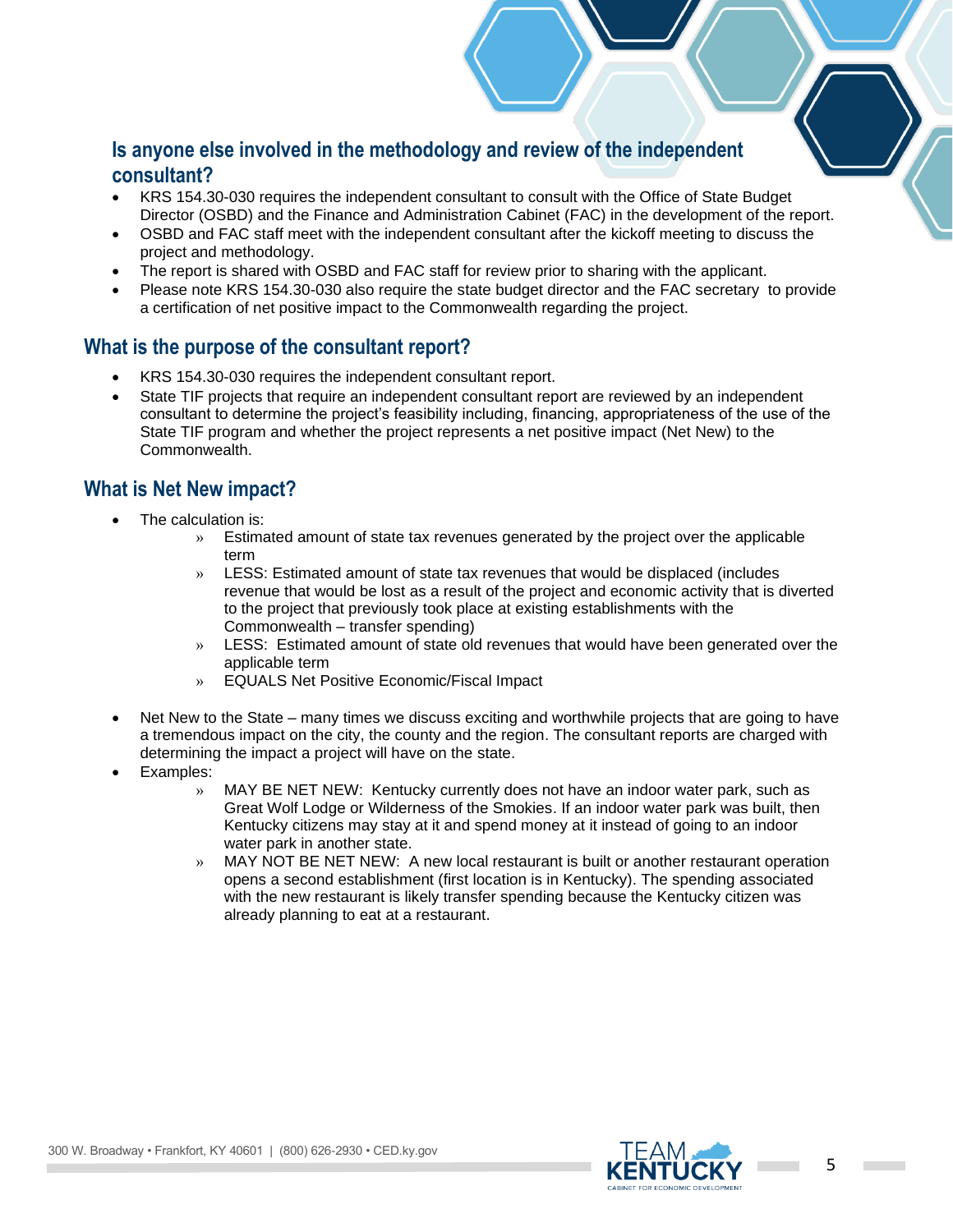# **What does final approval entail?**

- Cabinet staff negotiate the TIF incentive amount and project requirements that they are willing to recommend to KEDFA for approval as state participation in the TIF project.
- Cabinet staff request legal to draft a TIF incentive agreement detailing the footprint, the specific taxes pledged to the project, amounts of increment available and approved public infrastructure expenditures and reporting requirements.
- Administrative fee equal to Incentive Amount x .0025 must be paid.
- Tax Incentive Agreement is finalized and must be signed prior to presenting final approval request to KEDFA.

#### **What state taxes are eligible for increment recovery?**

- For Mixed-Use and Signature TIF Projects, State Taxes eligible for increment = up to 80% of the following state tax revenues may be pledged from the footprint include:
	- » Real property ad valorem tax
	- » Individual income taxes/withholding tax
	- » Corporate income tax
	- » Limited liability entity tax
	- » Sales tax
- Although all of the above taxes are eligible by statute to be pledged, the Cabinet usually only pledges the following taxes:
	- » Real property ad valorem tax
	- » Withholding tax
	- » Sales tax
- For Real Property TIF project, State Taxes eligible for increment = up to 100% of the real property ad valorem state tax revenues may be pledged from the footprint.

# **Will the state pledge 80% of the state tax revenues for Mixed-Use and Signature TIF projects and 100% of the state tax revenues for the Real Property TIF projects?**

- MIXED-USE AND SIGNATURE TIF: The state may pledge up to 80% of the new taxes generated to the TIF project. However, the state continues to recommend a pledge between 40% and 60% of the new taxes generated to the TIF project.
- REAL PROPERTY TIF: The state may pledge up to 100% of the new taxes generated to the TIF project. However, the state continues to recommend a pledge between 80 and 90% of the new taxes generated to the TIF project.

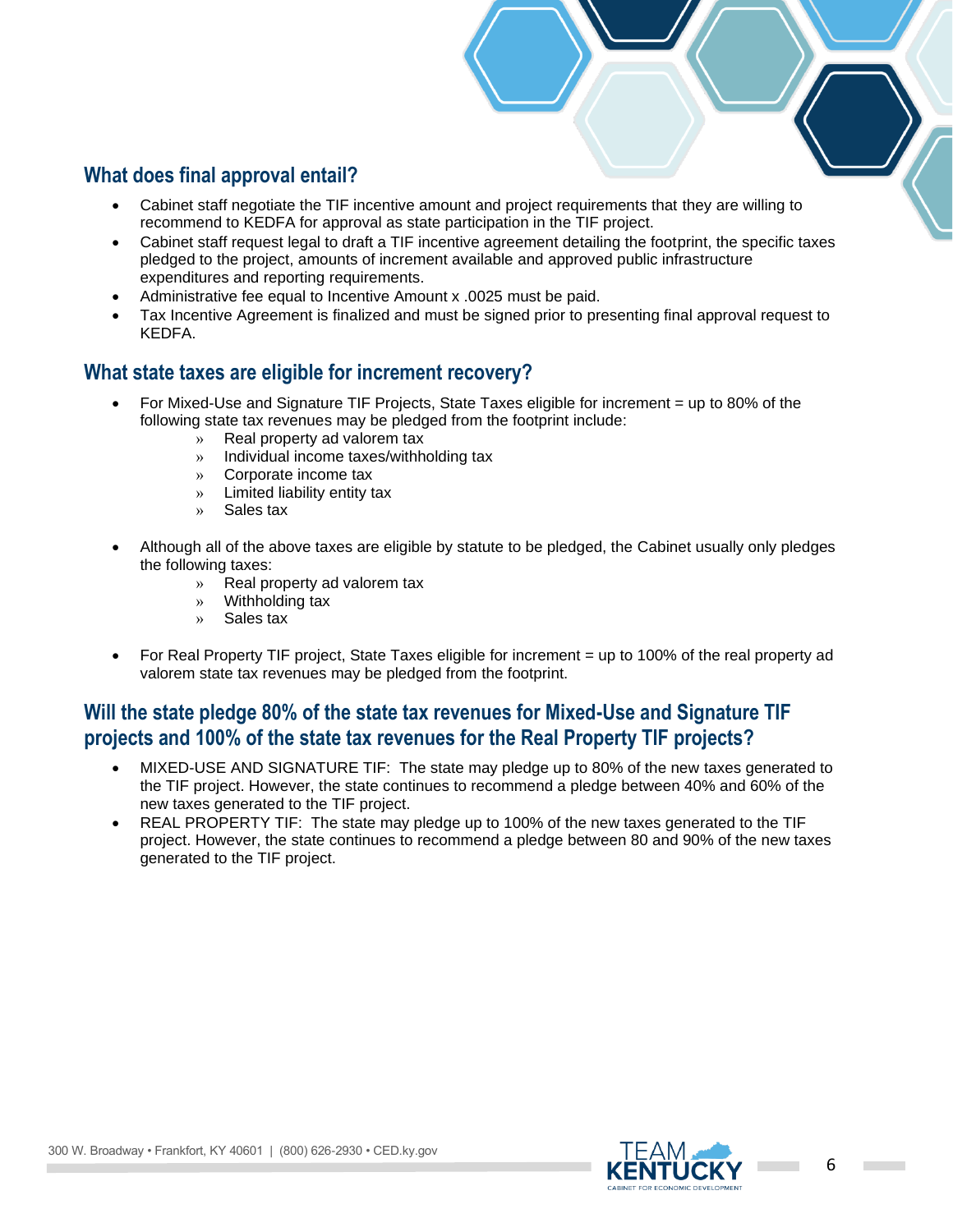#### **What other requirements/negotiations may be included in the tax incentive agreement?**

- The TIF projects include a Percentage of Completion requirement in the incentive agreements, meaning 100% of the projected investment must be completed for the project to be eligible for 100% of the approved tax incentive pledged to the project. If 100% of the projected investment is not completed, then the actual percentage of the completed investment is applied to the approved tax incentive amount to determine the amount of tax increment available for recovery. If the project exceeds 100% of the projected investment, the tax increment will not increase – it is capped at the amount of approved increment.
- Most projects include multiple forms of approved public infrastructure. The tax incentive agreement may limit the eligible approved public infrastructure cost to one or a few items, such as a sewer improvement or parking garage, to guarantee the needed public infrastructure is completed for the project.

## **What is the first step after final approval?**

- The applicant will need to establish the base/old revenues using Exhibit H from the tax incentive agreement.
- The Cabinet provides a questionnaire to each applicant for assistance in the process of establishing the base/old revenues. This questionnaire should be provided to all existing occupants of the TIF footprint for completion. It's the applicant's responsibility for collecting the questionnaires and providing them to the Cabinet (which shares them with the Department of Revenue). If the information is not provided, it may take the Department of Revenue more time to establish the base/old revenues.

#### **When does the increment begin?**

- The increment may begin at the Activation Date of the project as outlined in the Tax Incentive Agreement.
- The project must have met the required minimum capital investment before any increment may be disbursed.

#### **What is the minimum capital investment requirement (MCI) and when is it required to be met?**

- The minimum capital investment requirement is the required amount of capital investment incurred within the Development Area. The minimums for each TIF program are as follows:
	- » Real Property \$10 million
	- » Mixed-Use \$20 million (but not to exceed \$200 million)
	- » Signature \$200 million
- The minimum capital investment must be achieved by the Activation Date as outlined in the Tax Incentive Agreement, or the project will automatically terminate and no longer be eligible for incentives.
- After preliminary approval, the applicant may start recording capital expenditures related to the project to work towards achieving the minimum capital investment threshold. An example of an acceptable capital expenditure is the purchase of land because it is a fixed asset. Administrative costs associated with the land acquisition are not considered capital expenditures.



**College**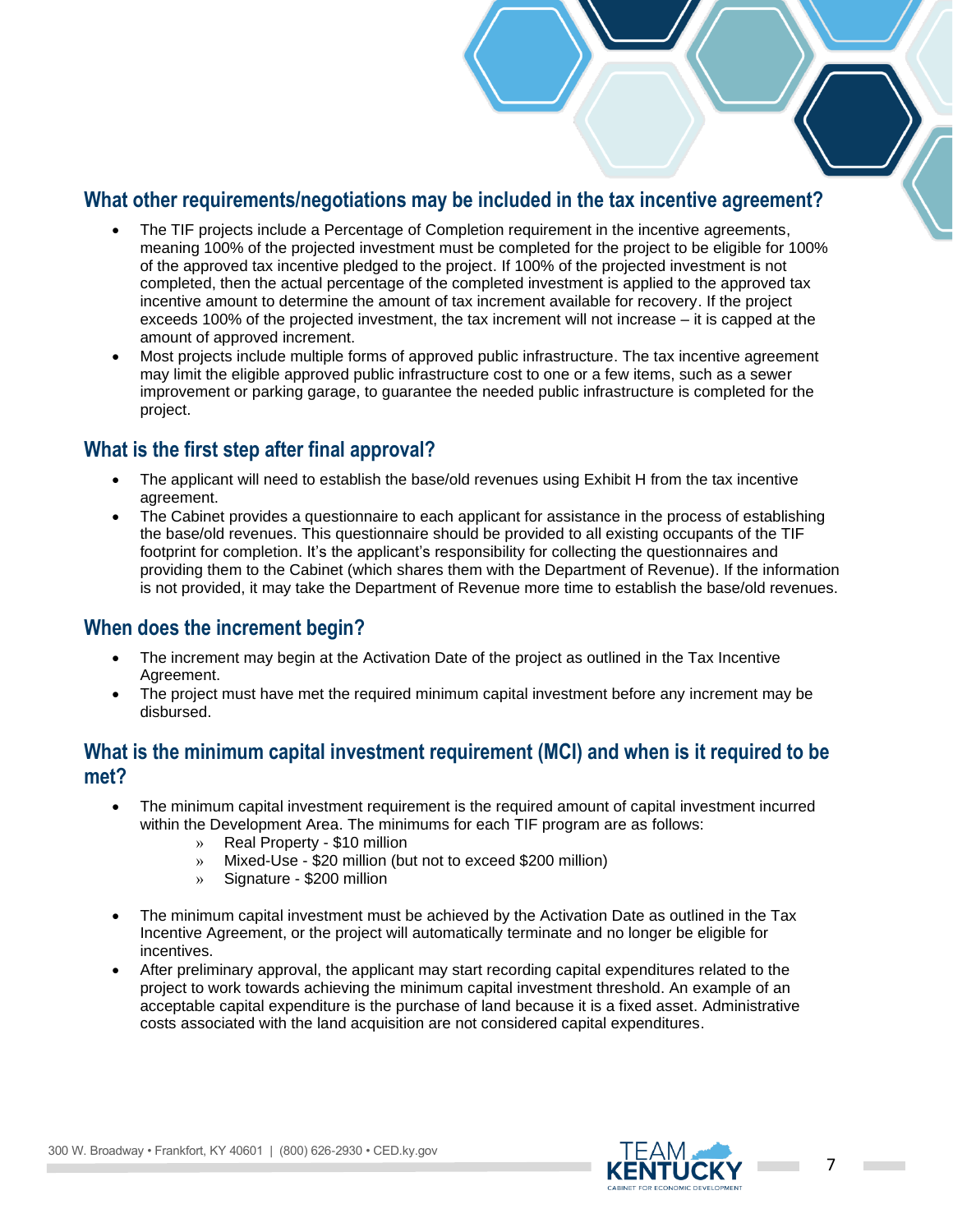#### **What is the Activation Date?**

- REAL PROPERTY AND MIXED-USE: the date established any time within a two (2) year period after final approval, and it may be extended to no more than four (4) years upon written request for the extension and approval by KEDFA.
- SIGNATURE: the date established any time within a ten (10) year period after final approval.
- For all projects, the Activation Date is the date on which the time period for the pledge of incremental revenues shall commence.
- To implement the Activation Date, the minimum capital investment must be met or else the agreement will automatically terminate.

#### **What is the increment process and when is the increment received?**

- Per the terms of the Tax Incentive Agreements, an Increment Request exhibit is required to be completed and submitted to Cabinet staff (who share them with the Department of Revenue). As an attachment to the exhibit, the Cabinet provides a questionnaire to each applicant for assistance in the process of calculating the annual increment. The questionnaire should be provided to all occupants of the TIF footprint during the year for completion. The applicant is responsibile for collecting the questionnaires and providing them to the Cabinet with the required exhibit. This information is shared with the Department of Revenue. If the information is not provided, it may take the Department of Revenue more time to calculate the increment.
- Additionally, the Tax Incentive Agreement includes required reports/exhibits that are submitted to the Cabinet's compliance staff semi-annually and/or annually for review.
	- » One exhibit requires an independent CPA as contracted by the applicant to review and verify the investment amounts included in the exhibit are accurate at three different intervals throughout the term of the incentive agreement.
- The Department of Revenue is responsible for calculating and disbursing the increment. Prior to disbursement of any increment, the Department of Revenue will confirm compliance with the incentive agreement with Cabinet staff.

# **Is annual reporting required for the TIF program?**

• Yes. Please refer to the response to the increment process question – it includes information about reporting requirements.

## **What happens if the scope of the project changes after final approval?**

• Please contact Cabinet staff to determine if the TIF project is impacted by the change. An amendment to the incentive agreement may be necessary.

## **What if the TIF project has financing that dictates a certain timed increment payment?**

• TIF projects with financing aligned to the increment should stagger/lag increment payments to financing payments. The Department of Revenue is not able to issue an increment to correspond with debt payments.